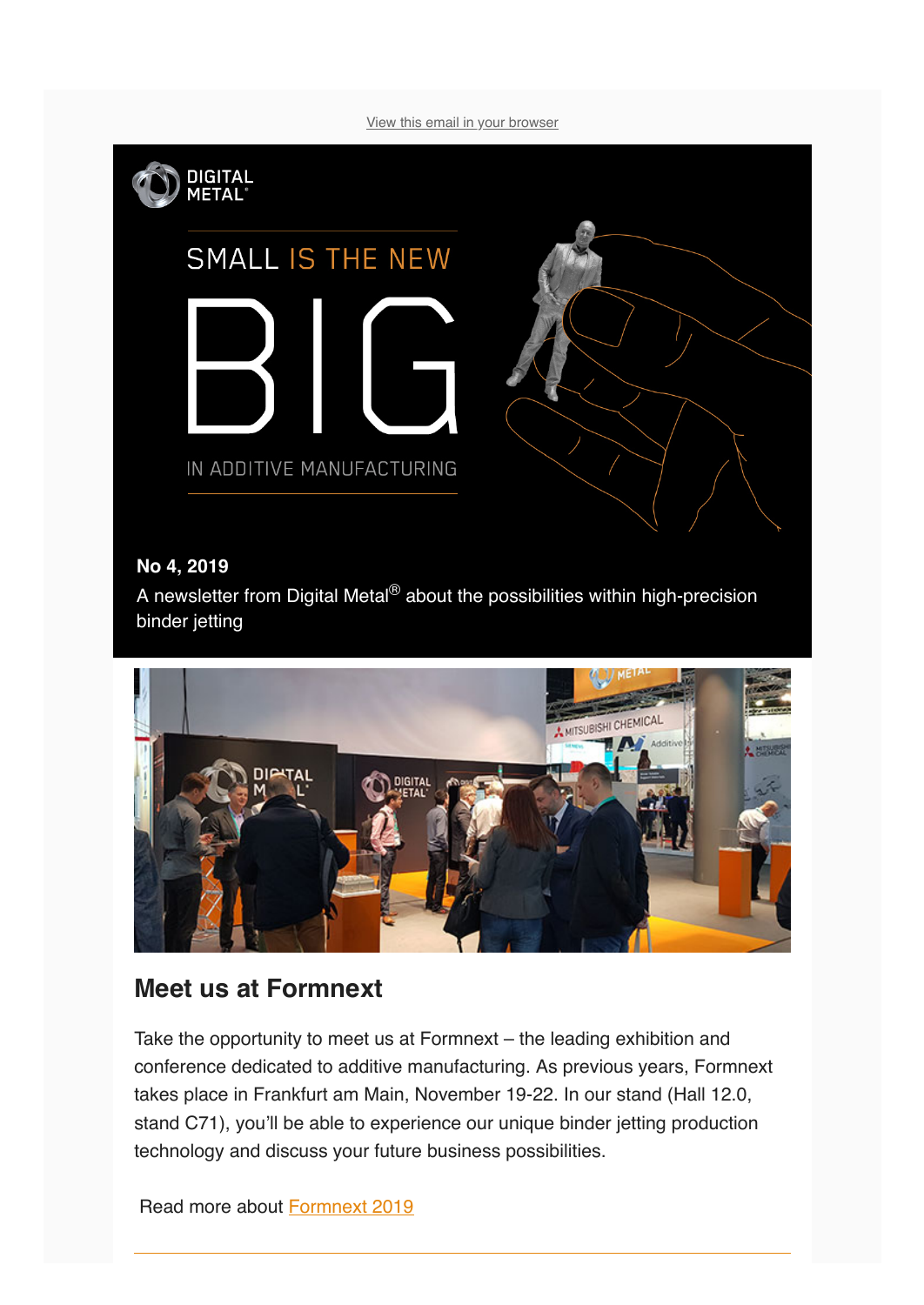# **New superalloy materials taking off**

In August, Digital Metal announced launch of two new superalloy materials – DM 247 (equivalent to MAR M247) and DM 625 (equivalent to Inconel 625). The interest has been great, partly due to the fact that our binder jetting production technique allows us to print non-weldable materials such as DM 247.

Read more about our two new superalloy materials on our [website](https://digitalmetal.tech/news-september-3-2019) and let's discuss at Formnext!



## **Meet the new CEO of Digital Metal**

In October, Christian Lönne assumed the position as CEO of Digital Metal. His experience from both big companies and start-ups makes his just the right man for the next step in Digital Metal's development. Most recently, Christian has worked for the accelerator BEYOND in Lund. Christian is looking forward to the new challenge and meeting you in person at Formnext.

Read more about Christian Lönne on Höganäs' [website](https://www.hoganas.com/en/news-and-events/news/2019/christian-lonne-new-ceo-digital-metal/?s=corporate)